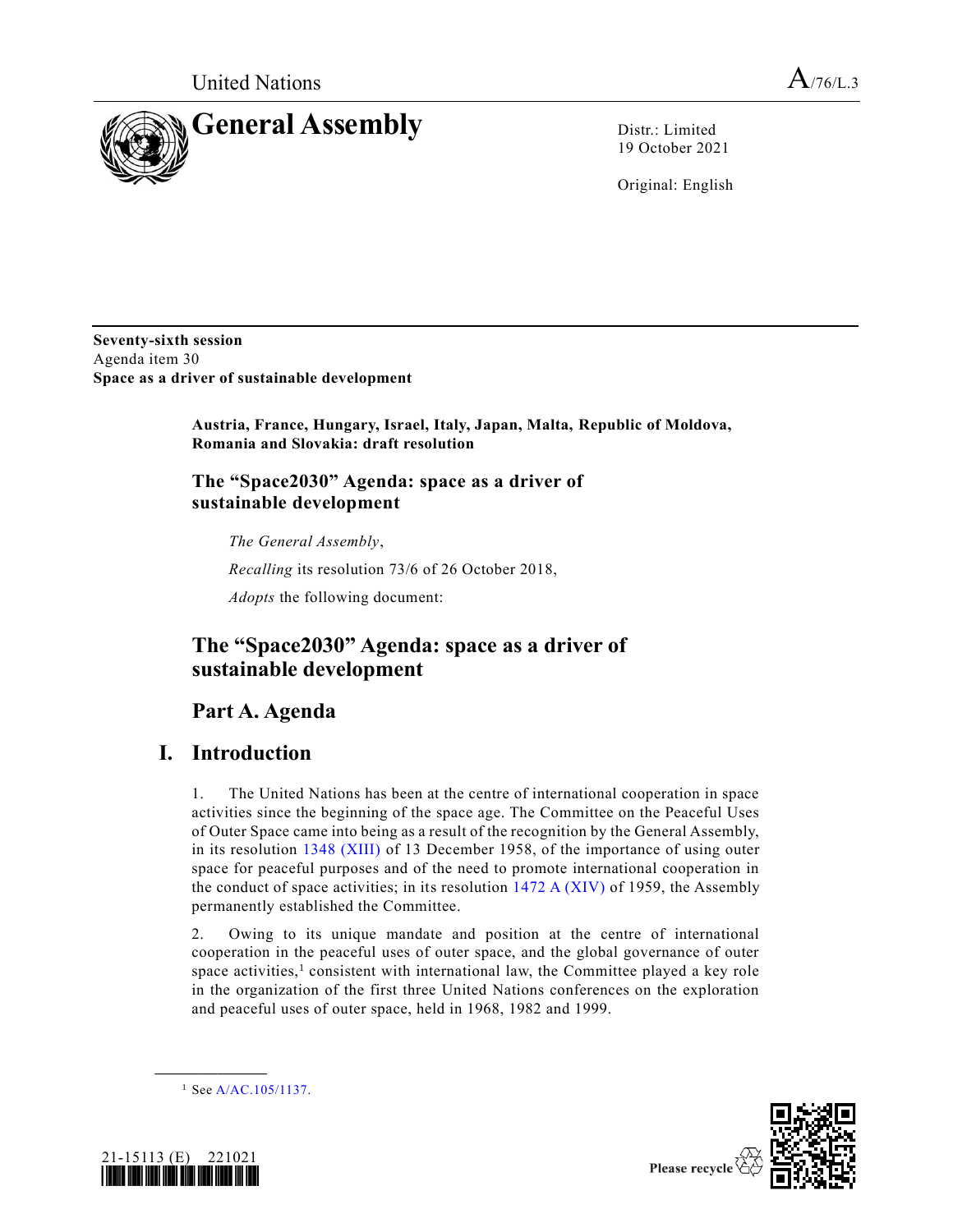3. Fifty years after the first United Nations Conference on the Exploration and Peaceful Uses of Outer Space (UNISPACE), States Members of the United Nations and representatives of the international space community gathered in Vienna on 20 and 21 June 2018 for the high-level segment of the fiftieth anniversary of the first United Nations Conference on the Exploration and Peaceful Uses of Outer Space (UNISPACE+50) to reflect on more than 50 years of achievement in space exploration and use and to strengthen global cooperation in outer space and the use of outer space for sustainable development.

4. The General Assembly, in its resolution [73/6](http://undocs.org/A/RES/73/6) of 26 October 2018, noted with appreciation that the preparatory process and the high-level segment of UNISPACE+50 had resulted in documents aimed at articulating a comprehensive, inclusive and strategically oriented vision on strengthening international cooperation in the exploration and peaceful uses of outer space, in which space was seen as a major driver of and contributor to the achievement of the Sustainable Development Goals for the benefit of all countries.

5. In that regard, the General Assembly invited the Committee to continue to develop, on the basis of the results of the UNISPACE+50 process, a "Space2030" Agenda and implementation plan and to provide the General Assembly with the outcome of its work for consideration by the Assembly at its seventy-fifth session, in 2020.

6. The "Space2030" Agenda and implementation plan is submitted by the Committee to the General Assembly as a forward-looking strategy for reaffirming and strengthening the contribution of space activities and space tools to the achievement of global agendas,<sup>2</sup> addressing long-term sustainable development concerns of humankind. It also contributes to charting the future contribution of the Committee to the framework for the global governance of outer space activities, consistent with international law.

## **II. Strategic vision**

**\_\_\_\_\_\_\_\_\_\_\_\_\_\_\_\_\_\_**

7. We, the States Members of the United Nations, acknowledge that the exploration and peaceful uses of outer space have enriched our collective knowledge and revolutionized life on Earth. Space science and technology are now intrinsic to our daily lives and bring an abundance of unique and fundamental benefits to Earth. As the space community moves forward with its space exploration endeavours, space will continue to serve as a source of inspiration and innovation and to provide applications for the benefit of humankind.

8. We emphasize that space tools are highly relevant for the attainment of the global development agendas, in particular the 2030 Agenda for Sustainable Development and its goals and targets, either directly, as enablers and drivers of sustainable development, or indirectly, by providing essential data for the indicators used to monitor the progress towards achieving the 2030 Agenda and the Sendai Framework for Disaster Risk Reduction 2015–2030 and the commitments by States parties to the Paris Agreement. The fulfilment of these global agendas requires improved access to space-based data and applications and space infrastructure, taking into account the particular needs of developing countries.

9. We acknowledge the distinguished historical record of the Committee on the Peaceful Uses of Outer Space and its Legal Subcommittee and Scientific and Technical Subcommittee in the establishment and further development of the

<sup>&</sup>lt;sup>2</sup> The 2030 Agenda for Sustainable Development, the Sendai Framework for Disaster Risk Reduction 2015–2030 and the Paris Agreement.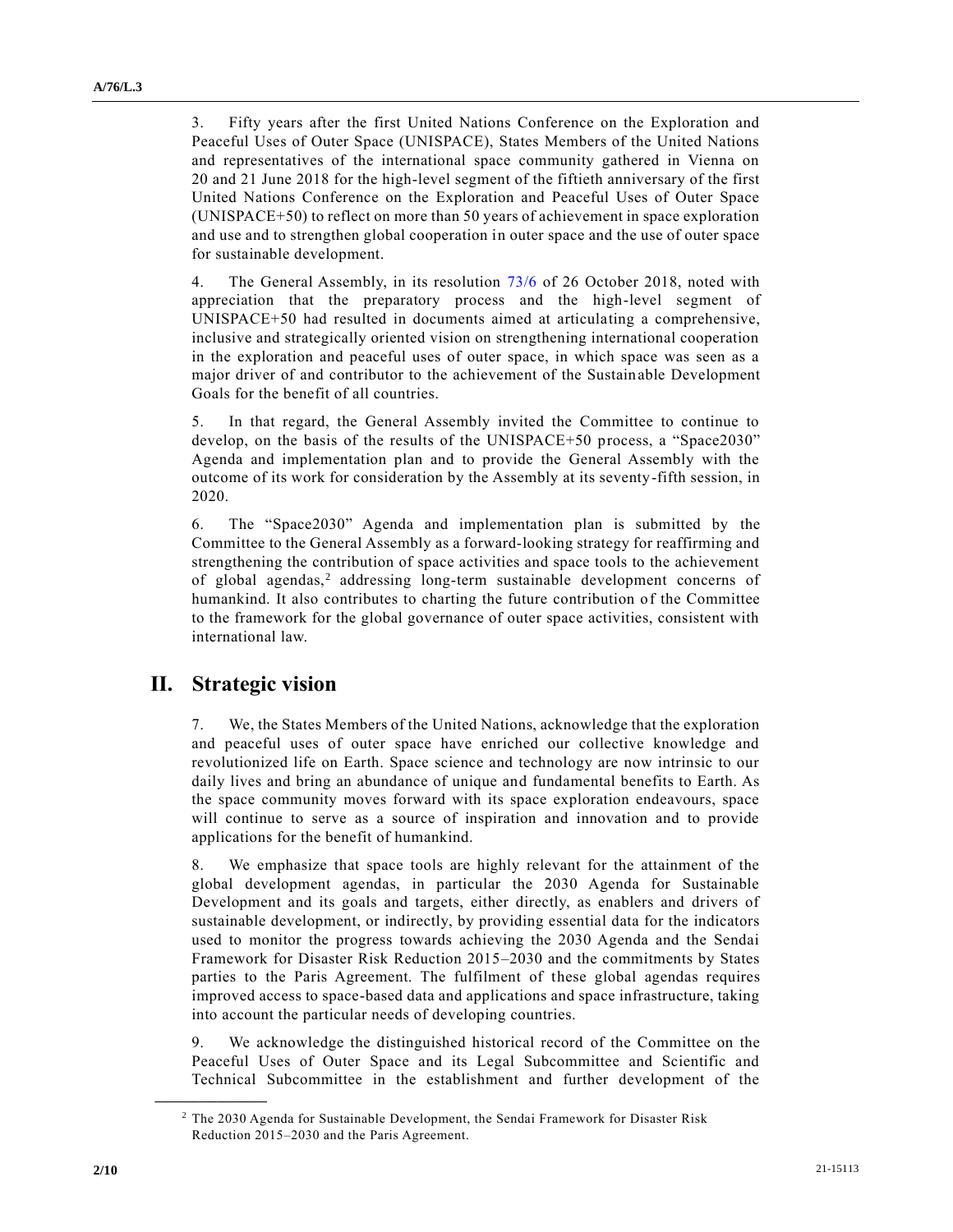international legal regime governing outer space activities. Under that regime, outer space activities of States, international intergovernmental organizations and non-governmental entities are flourishing, and as a result, space science and technology and their applications are contributing immeasurably to economic growth and improvements in the quality of life worldwide.

10. We reaffirm the unique role of the Committee, and its subcommittees, supported by the Office for Outer Space Affairs, as unique platforms for international cooperation in the exploration and use of outer space for peaceful purposes, for the global governance of outer space activities, consistent with international law, for developing international space law, for fostering dialogue among spacefaring and emerging space nations, and for promoting the increased involvement of all countries in space activities, including through capacity-building initiatives.

11. We underscore the importance of the Outer Space Treaty as the cornerstone of the international legal regime governing outer space activities. It contains the fundamental principles of international space law and will continue to provide an indispensable framework for the conduct of outer space activities. The universalization and effective implementation of the Outer Space Treaty should be promoted.

12. We encourage the Committee to continue to coordinate efforts to strengthen the implementation of the United Nations treaties and principles on outer space and to complement existing international space law, when appropriate, to respond to emerging issues. The Committee and its subcommittees should continue to demonstrate their relevance and address current and emerging challenges and opportunities, such as the long-term sustainability of outer space activities.

13. We commit to addressing changes in the undertaking of outer space activities at a time when new technologies have emerged and when an increasing number of participants, representing both governmental agencies and non-governmental entities, including industry and the private sector, are becoming involved in ventures to explore and use space and carry out space activities. In that regard, we commit to ensuring that the Committee, and its subcommittees, supported by the Office for Outer Space Affairs, continue, as appropriate, to respond to such changes, in their role as unique platforms for international cooperation in the peaceful uses of outer space.

14. We commit to strengthening international cooperation, for which the Committee continues to provide a unique platform in the exploration and peaceful uses of outer space and the global governance of outer space activities, consistent with international law, taking into account the particular needs of developing countries. We also recognize the common interest of all humankind in the progress of the exploration and use of outer space for peaceful purposes, and take note of General Assembly resolutions [51/122](http://undocs.org/A/RES/51/122) of 13 December 1996 and [73/6](http://undocs.org/A/RES/73/6) of 26 October 2018 and the contribution that their implementation will make to the "Space2030" Agenda.

15. We aim to promote equal opportunities in the space sector by encouraging, in particular, young people and women to consider careers in science, technology, engineering and mathematics.

16. We also aim to leverage to a greater extent new, innovative technologies, such as space technologies and their applications, to contribute to improved delivery of the mandates of the United Nations as a whole.

17. We emphasize that the seven thematic priorities developed by the Committee in the context of UNISPACE+50 constitute a comprehensive approach to addressing key areas and collectively serve to determine the core objectives of the future work of the Committee and its subcommittees and the Office for Outer Space Affairs in the areas of global partnership in space exploration and innovation (thematic priority 1), current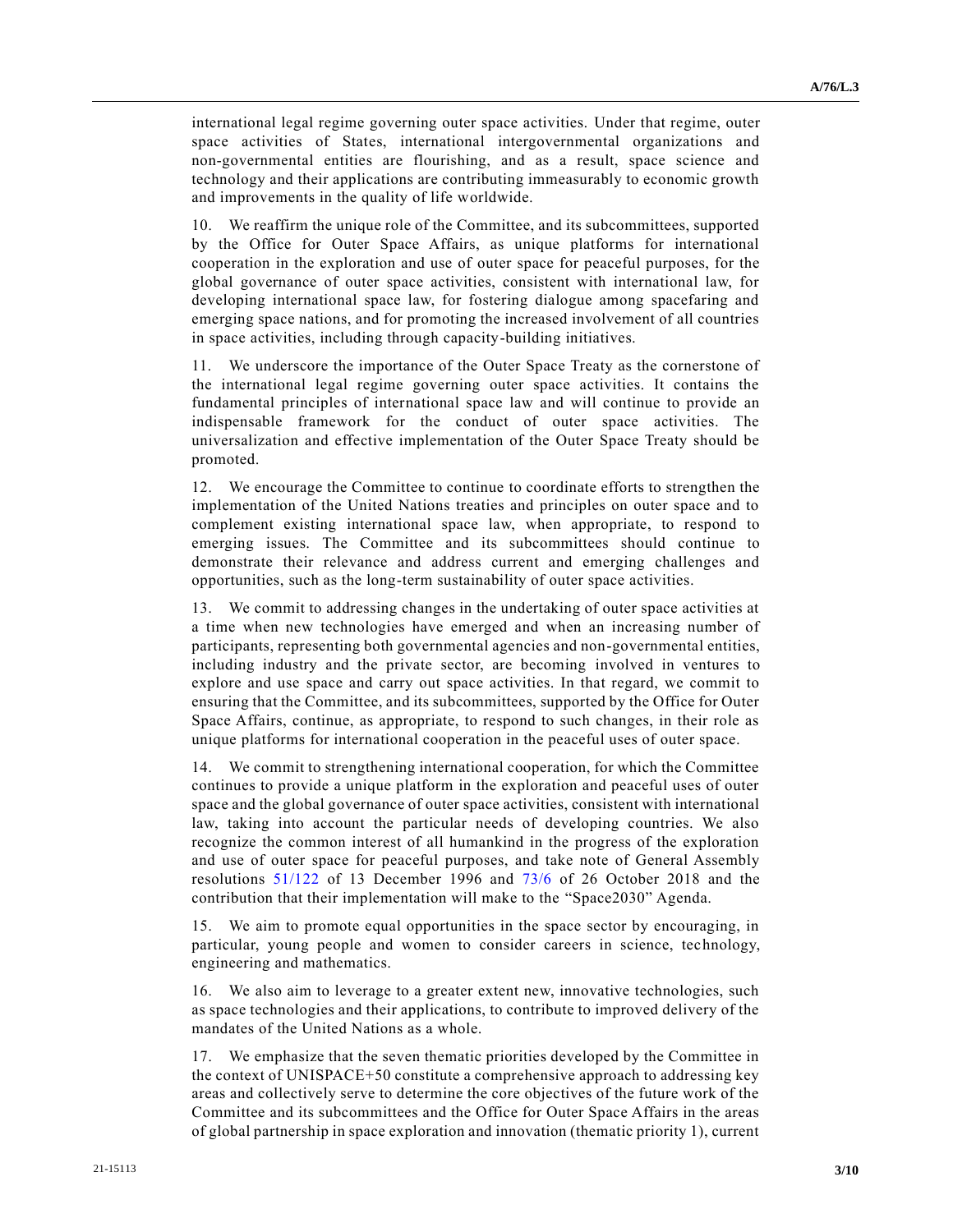and future perspectives of the legal regime of outer space and global governance (thematic priority 2), enhanced information exchange on space objects and events (thematic priority 3), an international framework for space weather services (thematic priority 4), strengthened space cooperation for global health (thematic priority 5), international cooperation towards low-emission and resilient societies (thematic priority 6) and capacity-building for the twenty-first century (thematic priority 7).<sup>3</sup>

18. We also emphasize that, in fulfilling the "Space2030" Agenda and implementation plan, importance is attached to global partnerships and strengthened cooperation among Member States, United Nations entities, intergovernmental and non-governmental organizations, industry and private sector entities, to ensure that, through joint efforts and by taking advantage of the practical experiences and contributions of different stakeholders, the benefits of space will be brought to everyone, everywhere.

# **III. Objectives**

19. We, the States Members of the United Nations, commit to pursuing, based on the above strategic vision, the following objectives. The actions described under each overarching objective could be taken by Member States to realize those objectives. The four overarching objectives are structured around the four pillars of space economy, space society, space accessibility and space diplomacy. Those four pillars are complementary and mutually reinforcing.

### **Overarching objective 1: Enhance space-derived economic benefits and strengthen the role of the space sector as a major driver of sustainable development**

1.1. Raise awareness of the importance of space science and technology and their applications for the achievement of the Sustainable Development Goals.

1.2. Facilitate and promote the integration of the space sector with other sectors, including energy, public health, the environment, climate change, the management of resources and information and communication technology, as well as the development of multi-stakeholder partnerships leading to innovative space-based solutions for social and economic development that can be integrated into mechanisms for implementing the Sustainable Development Goals.

1.3. Address issues arising from commercial activities in outer space, including with a view to enabling space activities to better support the achievement of global development agendas and to ensuring the long-term sustainability of outer space activities.

1.4. Promote the development of the space industry, with a particular focus on small and medium-sized enterprises, with a view to increasing investment in the space sector and creating high-quality jobs, and promote the spin-off benefits of space technologies to the non-space sector.

1.5. Enable space activities for all, based on international law, by promoting an international framework that facilitates equal access to space for all, including non-spacefaring nations, and encourages safety and innovation.

1.6. Promote the use of space-based solutions in global efforts to ensure sustainable forest and ocean economies.

 $3$  General Assembly resolution  $73/6$ , twenty-fourth preambular paragraph.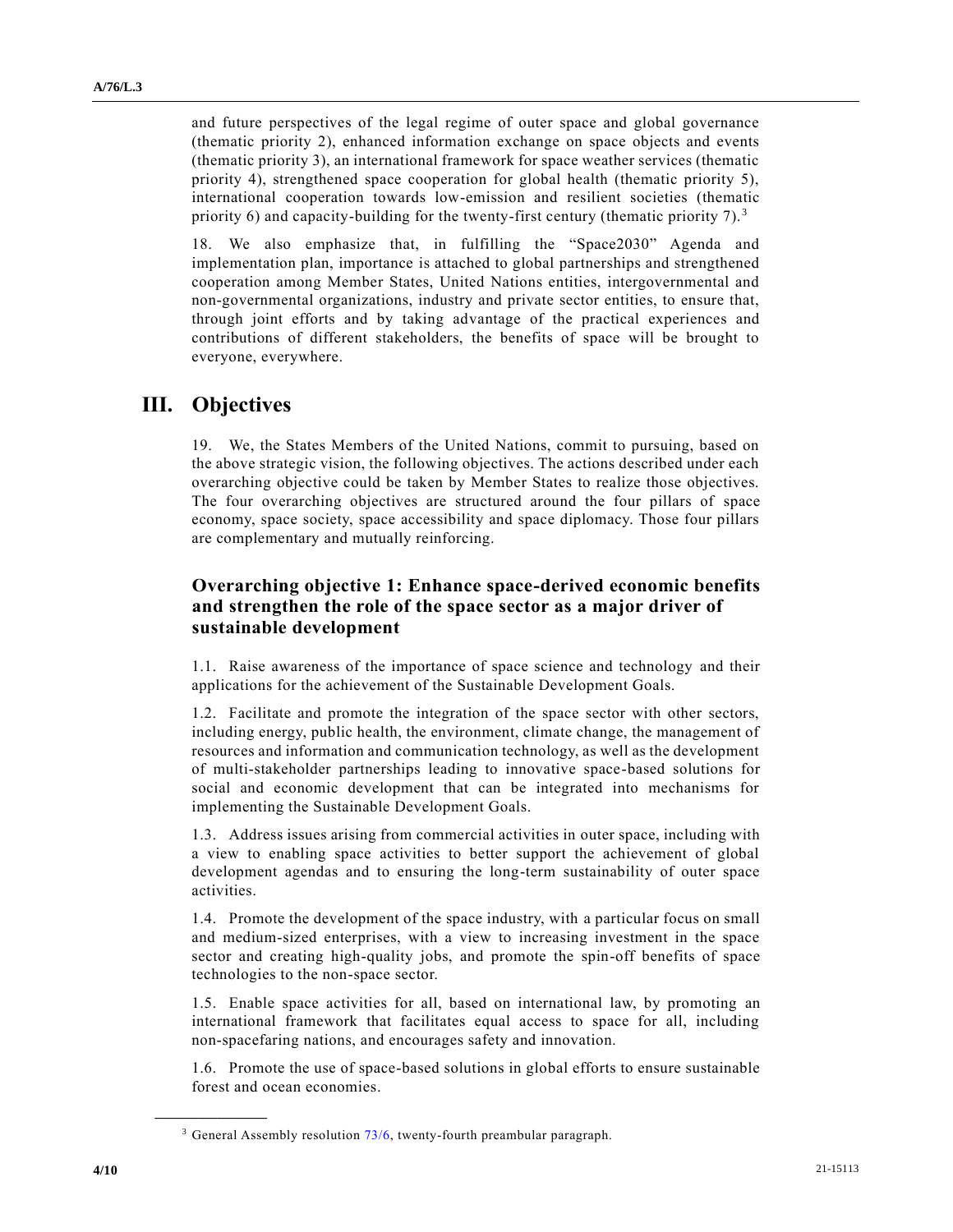1.7. Strengthen the contribution of space technologies and their applications to sustainable fisheries management, agriculture, food safety and security, and nutrition.

1.8. Promote and facilitate collaboration and partnership between the private and public sectors, academic institutions and research and development centres in the field of the utilization of space for achieving the Sustainable Development Goals, as well as in the area of the long-term sustainability of outer space activities.

#### **Overarching objective 2: Harness the potential of space to solve everyday challenges and leverage space-related innovation to improve the quality of life**

2.1. Support space science and research, as outer space provides a unique perspective for scientists to observe and study the Earth and the universe.

2.2. Promote the use of space technologies and their applications to enhance scientific knowledge of the natural environment, including oceans and seas, mountainous regions, water cycles and resources, forestry, biodiversity, desertification and land degradation, as well as urbanization, with a view to contributing to the preservation of the natural environment, sustainable resource management and the protection of ecosystems.

2.3. Strengthen the use of integrated space applications to facilitate the observation of the climate and the assessment of disaster risks, improve early warning disaster systems and provide data for the indicators used to track progress in the implementation of the 2030 Agenda for Sustainable Development, the Sendai Framework and commitments by States parties to the Paris Agreement.

2.4. Advance the role of space technologies in highlighting, analysing and addressing climate change and facilitating the transition to low-emission societies, and promote international collaboration in that regard, in line with existing and recognized international mechanisms and organizations.

2.5. Promote the use of space-based technologies in all phases of the disaster management cycle, applicable to both natural and man-made disasters, including prevention, mitigation, preparedness, response, recovery, reconstruction and rehabilitation; monitor and assess elements such as exposure, hazards, disaster risk and damage in different regions of the world; and promote the sharing of disaster monitoring data.

2.6. Strengthen space-related cooperation in support of global health; improve the use and application of space medicine, science and technology, innovations in the global health domain, cooperation and the sharing of information and tools to improve the timeliness and effectiveness of public health and health-care interventions; and enhance capacity-building in space medicine, science and technology.

2.7. Strengthen the use of space technologies and their applications to support the development of socially and environmentally sustainable human settlements and infrastructure, both urban and rural; improve livelihoods; study urbanization and migration patterns; and monitor cultural heritage sites and contribute to their preservation.

2.8. Promote space open data policies and the sharing of data.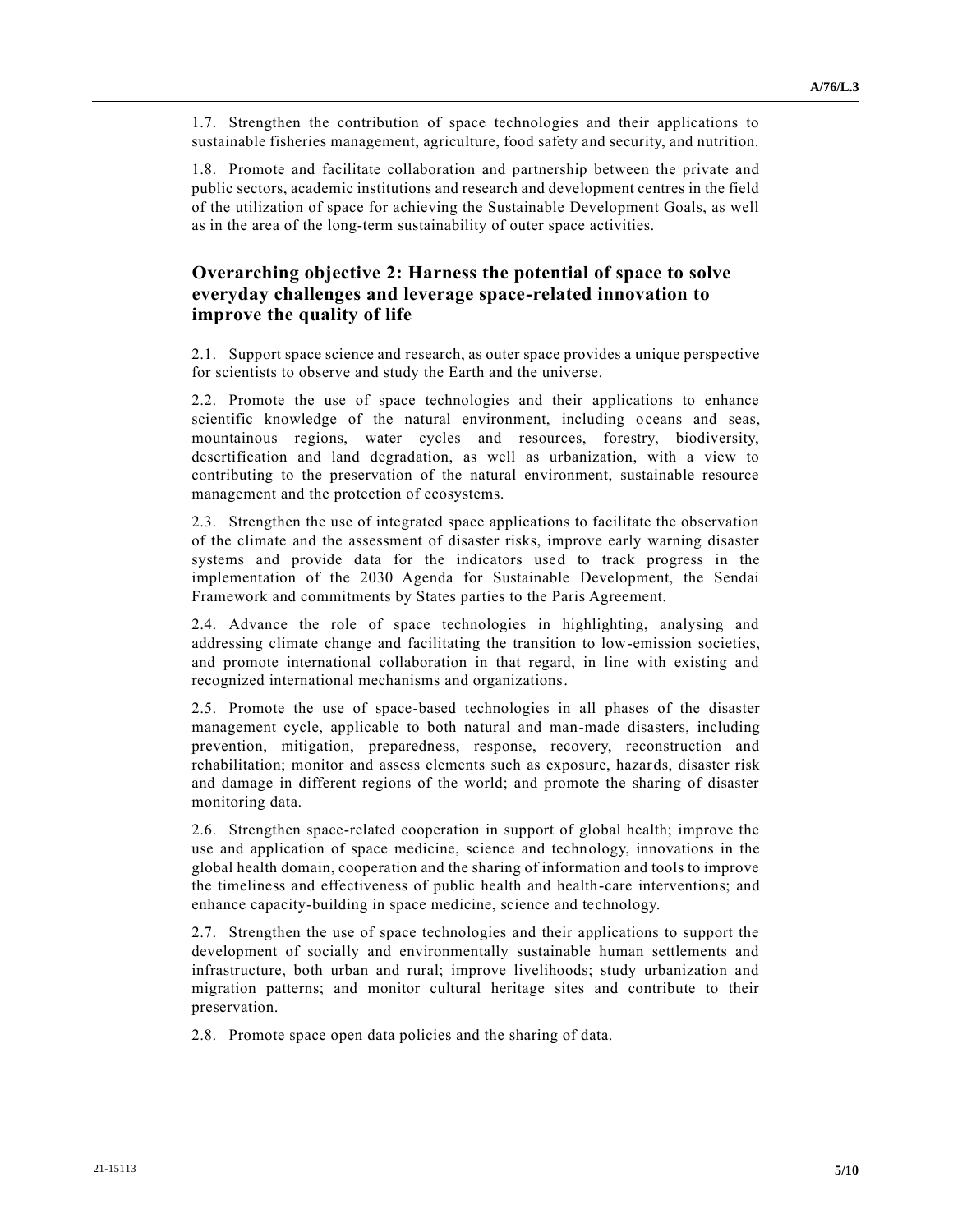### **Overarching objective 3: Improve access to space for all and ensure that all countries can benefit socioeconomically from space science and technology applications and space-based data, information and products, thereby supporting the achievement of the Sustainable Development Goals**

3.1. Leverage the potential of space to inspire youth, increase the involvement of young people in the space sector, support national and international initiatives that inspire the interest of young people in space activities, from elementary school onwards, and strengthen their engagement in science, technology, engineering and mathematics subjects.

3.2. Enhance space exploration as a long-term driver of innovation and strengthen international cooperation in that regard.

3.3. Promote exploration beyond low Earth orbit, as the scientific, technological, economic and inspirational contributions of those missions will benefit humanity.

3.4. Enhance capacity-building, education and training in space science and applications, in particular for developing countries.

3.5. Increase knowledge of outer space, including through enhanced access to astronomical and space science data, for the benefit of humankind.

3.6. Promote and support the use of space technologies to enhance worldwide access to data and broadband technologies, giving special attention to developing coun tries and areas with less-developed infrastructure.

3.7. Promote inclusiveness and gender equality in space activities, including by strengthening the participation of women in science, technology, engineering and mathematics education.

3.8. Increase awareness of the risks of adverse space weather and mitigate those risks, in order to ensure increased global resilience against space weather effects, and improve the international coordination of space weather-related activities, including outreach, communication and capacity-building, as well as the establishment of an international mechanism to promote increased high-level coordination in relation to space weather and increased global resilience against space weather effects.

3.9. Strengthen international cooperation and preparedness to respond to the threat posed by near-Earth objects.

3.10. Strongly encourage States to strengthen international, multilateral and bilateral cooperation in the exploration and use of outer space for peaceful purposes, includin g by addressing challenges and obstacles, in particular those that hinder such cooperation, and in this regard urge States to effectively respond to such challenges and obstacles that impede the implementation of the "Space2030" Agenda.

### **Overarching objective 4: Build partnerships and strengthen international cooperation in the peaceful uses of outer space and in the global governance of outer space activities**

4.1. Strengthen the role and activities of the Committee on the Peaceful Uses of Outer Space and its subcommittees, supported by the Office for Outer Space Affairs, as a unique platform for international cooperation in the exploration and use of outer space for peaceful purposes.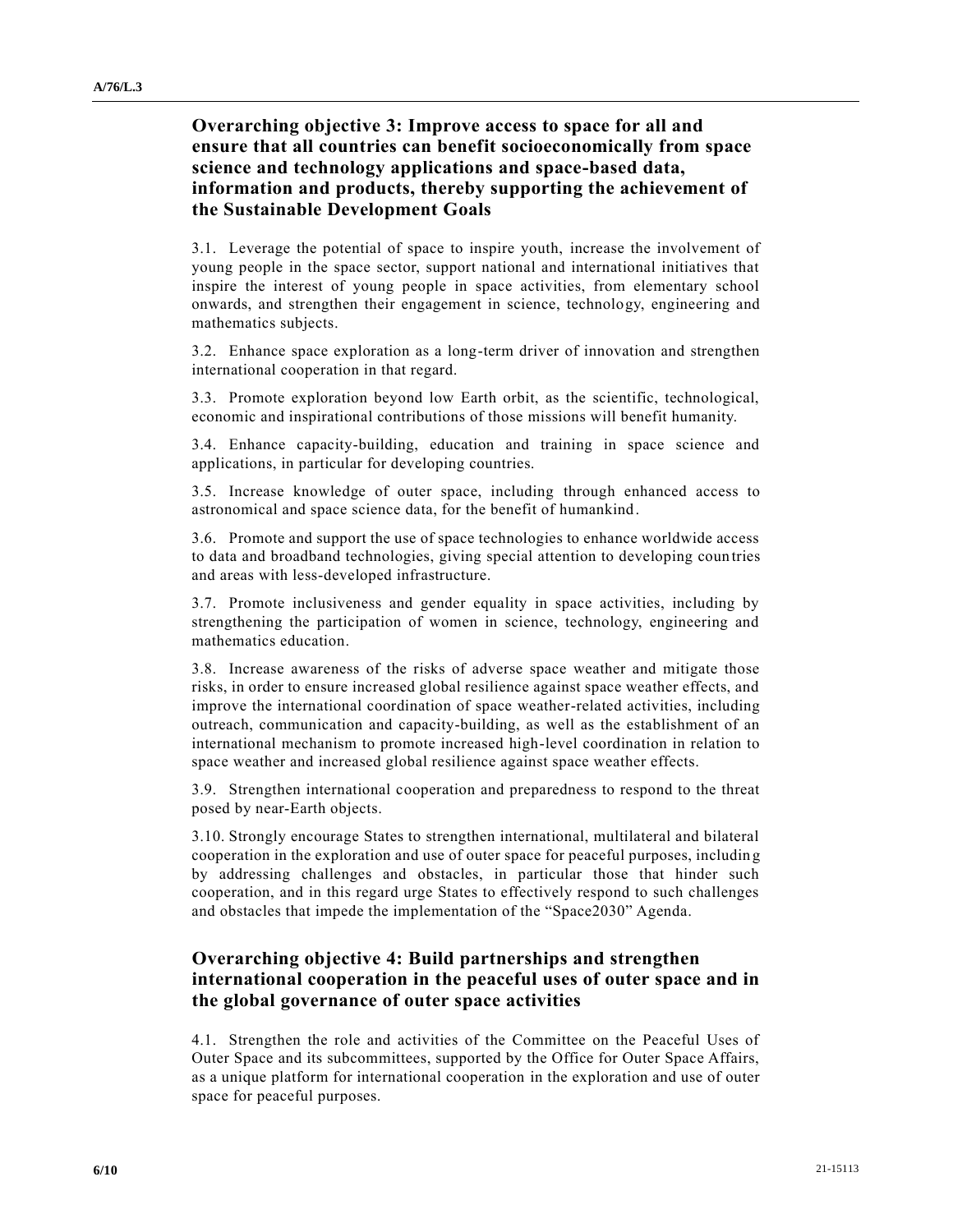4.2. Promote the implementation by States parties of the United Nations treaties on outer space, as well as the implementation of related principles and General Assembly resolutions, and encourage the Committee and its subsidiary bodies, supported by the Office for Outer Space Affairs, to continue to coordinate efforts in that regard and to complement and develop international law related to outer space, as appropriate, to respond to emerging issues.

4.3. Strengthen capacity-building and technical assistance, including that provided by the Office for Outer Space Affairs, for Member States, in particular in the field of international space law and policy.

4.4. Enhance existing registration practices and information exchange and acknowledge the role of the Office for Outer Space Affairs in maintaining the United Nations Register of Objects Launched into Outer Space to increase transparency and improve the efficiency of the registration mechanism and the timeliness and consistency of the registration of objects, including by providing technical assistance to Member States in this regard.

4.5. Ensure the long-term sustainability of outer space activities and the preservation of the outer space environment for peaceful uses, including through the implementation on a voluntary basis of the adopted preamble and the guidelines for the long-term sustainability of outer space activities and the sharing of experiences in implementing the guidelines, and address new challenges, risks and threats posed to the long-term sustainability of outer space activities.

4.6. Enhance the safety of outer space operations as a contribution to the long-term sustainability of outer space activities.

4.7. Promote international cooperation and exchange information and best practices, within the framework of the Committee, on the supervision of space activities of non-governmental entities, consistent with international law, with a view to enhancing the safety and long-term sustainability of outer space activities while facilitating the development of the space industry.

4.8. Enhance, within the framework of the Committee, the exchange of information on space objects and events, as well as the discussion on the prediction and prevention of potential collisions.

4.9. Strengthen the coordination and interrelationship between the Committee on the Peaceful Uses of Outer Space and its subcommittees, with the assistance of the Office for Outer Space Affairs as the secretariat.

4.10. Encourage strengthened cooperation between the United Nations entities dealing with space, in line with the United Nations system-wide efforts to increase coherency and deliver as one, on interdisciplinary and cross-sectoral space-related matters, in order to promote international cooperation in the peaceful exploration and use of outer space and in the utilization of space science and technology for sustainable development.

# **Part B. Implementation plan**

20. Each Member State will implement the "Space2030" Agenda on a voluntary basis.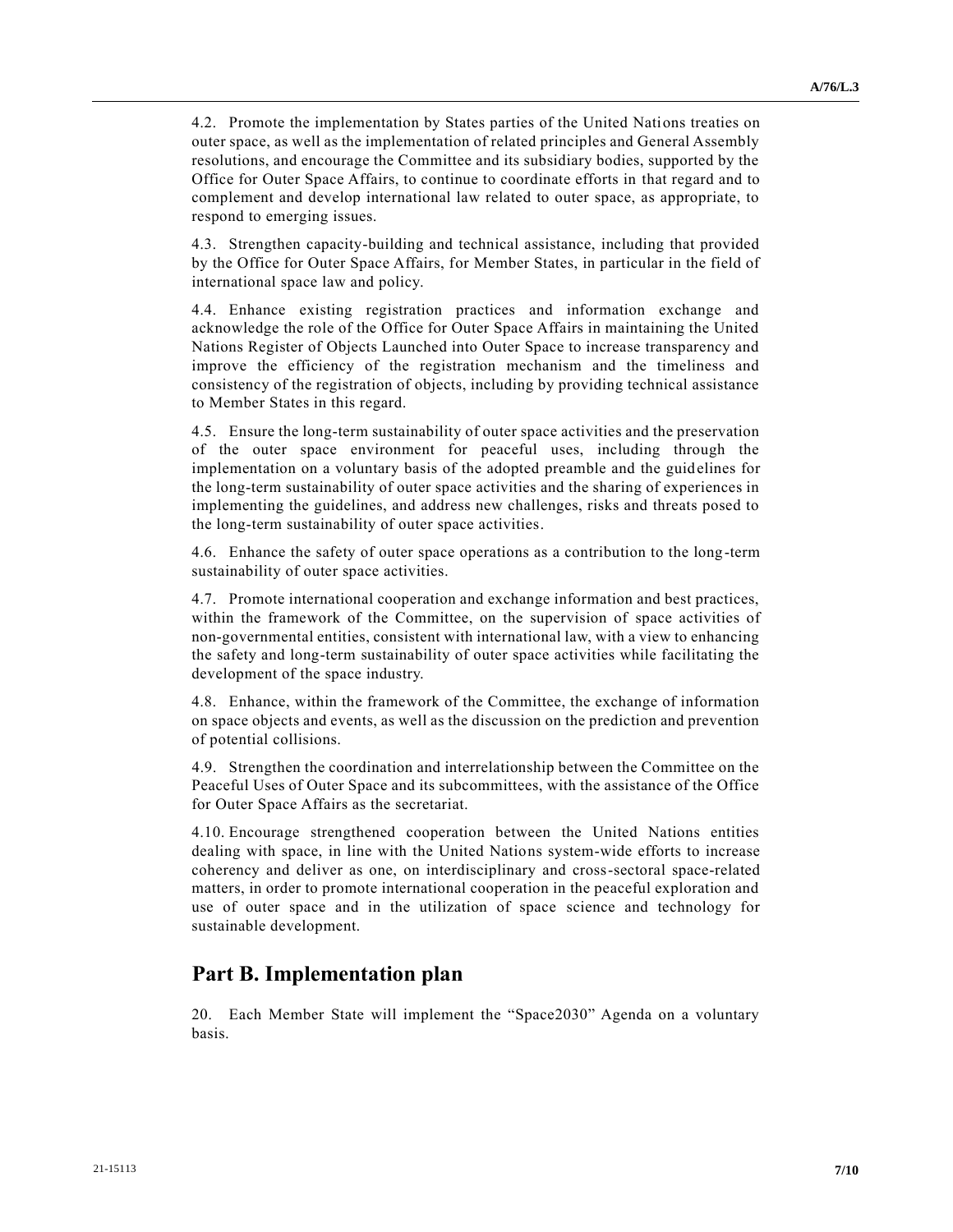# **I. Partnerships**

21. In fulfilling the "Space2030" Agenda and its implementation plan, importance is attached to strengthened partnerships and cooperation among Member States, United Nations entities, intergovernmental and non-governmental organizations, industry and private sector entities.

22. The Office for Outer Space Affairs serves as a conduit for promoting and facilitating the use of space-based solutions, including in the implementation of the "Space2030" Agenda, and should continue, within its mandate, functions and existing resources to pursue partnerships, including with research institutions, academia, industry and the private sector, to provide broader opportunities to access space for purposes of science, innovation, research and development, education and capacity building. In that regard, the Office should implement activities to promote the use of space-based applications and technologies to support Member States in meeting the objectives of the global development agendas.

23. In view of implementing the "Space2030" Agenda, the Committee on the Peaceful Uses of Outer Space and the Office for Outer Space Affairs should continue to fulfil their respective mandates and to cooperate and coordinate with other relevant entities within the United Nations system, including through the Inter-Agency Meeting on Outer Space Activities (UN-Space).

# **II. Tools**

24. In implementing the "Space2030" Agenda, Member States could contribute to and benefit from a number of international and regional mechanisms, programmes, projects and platforms that are already in place or are being developed, such as the following:

(a) The seven thematic priorities in the context of UNISPACE+50, undertaken in the agendas and work of the Committee and its subcommittees, and the Office for Outer Space Affairs, in the areas of global partnership in space exploration and innovation, current and future perspectives of the legal regime of outer space and global governance, enhanced information exchange on space objects and events, an international framework for space weather services, strengthened space cooperation for global health, international cooperation for low-emission and resilient societies and capacity-building for the twenty-first century;<sup>4</sup>

(b) The United Nations Platform for Space-based Information for Disaster Management and Emergency Response  $(UN-SPIDER)$ ,<sup>5</sup> a programme of the Office for Outer Space Affairs that provides Member States with access to space-based data and services for disaster-risk reduction and emergency response, and through the UN-SPIDER knowledge portal, enables access to space-based resources in all phases of the disaster management cycle;

(c) The regional centres for space science and technology education, affiliated to the United Nations,<sup>6</sup> including the alliance of the regional centres. The regional centres are designed to enhance capacity-building, education and training in space science and applications, as well as space law and policy, in particular for developing countries;

<sup>4</sup> Related documents include [A/AC.105/1168,](http://undocs.org/A/AC.105/1168) [A/AC.105/1169,](http://undocs.org/A/AC.105/1169) [A/AC.105/1170,](http://undocs.org/A/AC.105/1170) [A/AC.105/1171,](http://undocs.org/A/AC.105/1171)

[A/AC.105/1172,](http://undocs.org/A/AC.105/1172) [A/AC.105/1173](http://undocs.org/A/AC.105/1173) and [A/AC.105/1174;](https://undocs.org/A/AC.105/1174) see also para. 17 above.

<sup>5</sup> See General Assembly resolution [61/110.](http://undocs.org/A/RES/61/110)

<sup>&</sup>lt;sup>6</sup> See General Assembly resolution [73/91,](http://undocs.org/A/RES/73/91) para. 24.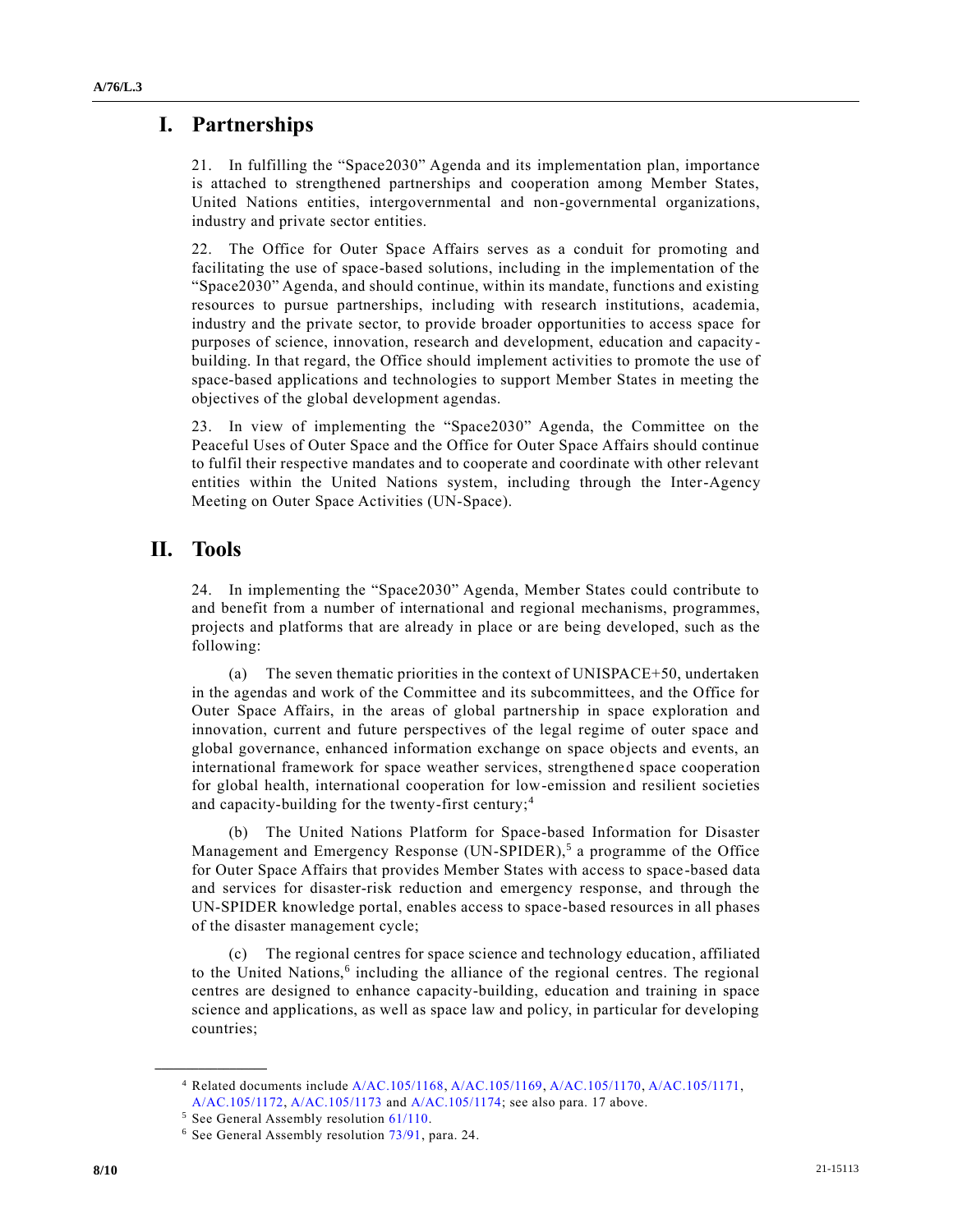(d) The Charter on Cooperation to Achieve the Coordinated Use of Space Facilities in the Event of Natural or Technological Disasters (also called the International Charter on Space and Major Disasters), as a worldwide collaboration among space agencies and space system operators, through which satellite-derived information and products are made available to support disaster response efforts;

(e) The Recovery Observatory of the Committee on Earth Observation Satellites, as a means to increase the contribution of satellite data to recovery from natural disasters;

(f) The international Space Climate Observatory, whose main goal is to study and monitor the impacts of climate change, especially at local scales, using satellitebased Earth-observation tools in combination with field data and models, thus providing a tool for decision-making on preparedness, adaptation and resilience to climate change and its impacts, in particular at the local level;

(g) The World Meteorological Organization Integrated Global Observing System, which provides observation data useful for weather analyses, forecasts, advisories and warnings, as well as for climate monitoring and environmental activities;

(h) The International Committee on Global Navigation Satellite Systems,<sup>7</sup> which promotes voluntary cooperation on matters of mutual interest related to civil satellite-based positioning, navigation, timing and value-added services, and encourages and facilitates compatibility, interoperability and transparency between all the satellite navigation systems;

(i) The International Asteroid Warning Network (IAWN) and the Space Mission Planning Advisory Group (SMPAG),<sup>8</sup> which are designed to strengthen preparedness for the threat of potential impacts of near-Earth objects through international cooperation and information-sharing.

25. In addition, several tools and initiatives have been and are being developed by the Office for Outer Space Affairs, as part of the capacity-building for the twenty-first century, and in cooperation with its partners, including:

(a) Access to Space for All initiative,  $9$  aimed at broadening access to space in support of the achievement of the Sustainable Development Goals through triangular cooperation between spacefaring nations, the United Nations and non-spacefaring or emerging spacefaring nations, with the involvement of the private sector;

(b) The Open Universe initiative, in order to enhance access to astronomical and space science data; $^{10}$ 

(c) The space solutions compendium, as a tool for supporting Member States in the implementation of the 2030 Agenda for Sustainable Development, linking space solutions with Sustainable Development Goals and targets;<sup>11</sup>

(d) The Space for Women project, aimed at broadening the possibilities for women to pursue space-related education and careers;

(e) The "Space law for new space actors" project, as part of capacity-building and advisory services in response to the needs and requirements of policymakers and legislators in governmental and regulatory authorities of countries that are either

<sup>&</sup>lt;sup>7</sup> See General Assembly resolution [59/2,](http://undocs.org/A/RES/59/2) para. 11.

<sup>8</sup> See General Assembly resolution [70/82,](http://undocs.org/A/RES/70/82) para. 9.

<sup>9</sup> Se[e A/72/20,](http://undocs.org/A/72/20) para. 326.

<sup>10</sup> Se[e A/AC.105/1175.](http://undocs.org/A/AC.105/1175)

<sup>&</sup>lt;sup>11</sup> Se[e A/AC.105/1174.](http://undocs.org/A/AC.105/1174)